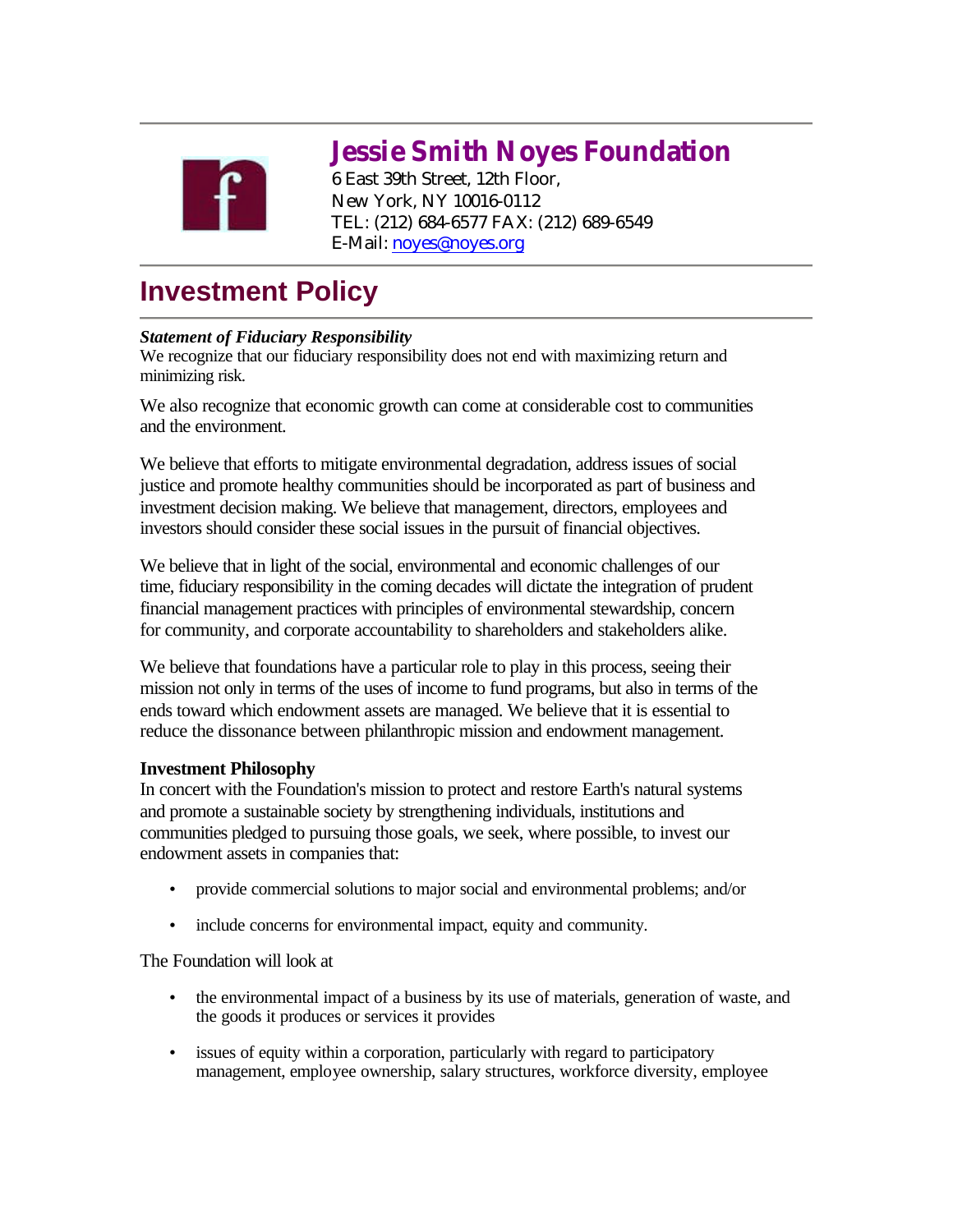benefit programs or other demonstrated commitments to the well-being of all individuals involved in an enterprise

• a corporation's openness and accountability to all stakeholders, its local job creation especially for the economically disadvantaged, its corporate giving to and active involvement with community organizations, or its other initiatives that provide net benefits to the local economy.

## *Spending and Investment Goals*

The spending and investment goals of the foundation are:

- to generate income and capital gains necessary to support the foundation's operations and fund its grantmaking over the long-term
- to provide capital directly to or own the equity or debt of enterprises which further the foundation's mission
- to avoid investing in companies whose environmental or social impacts contribute to the issues that the foundation's grant-making seeks to address
- to set spending levels based primarily on an assessment of current need and of current and projected investment returns
- to preserve, to the extent possible consistent with the foundation's spending levels, the real (inflation adjusted) value of its assets over the long term.

The Board of Directors has determined that the Foundation should be viewed as a perpetual institution. Therefore, investments that have the potential to generate substantial and long-term total returns that offset inflation will be important to pursue.

## *Investment Guidelines*

Investment guidelines are based on a 20-year horizon. Interim performance will be monitored as appropriate.

Appreciation and income may be used to finance cash requirements for grants and operating expenses. Assets may be spent down during periods in which neither appreciation nor income are sufficient to fund grantmaking budgets.

The Foundation's assets will be managed by professional money managers that are selected by the Finance Committee. Assets are allocated in accordance with guidelines set forth by the Finance Committee and approved by the Board. Investment managers have discretion to manage the assets in each particular portfolio to best achieve investment objectives and requirements consistent with the social and financial guidelines set forth in the Foundation's Investment Policy. Managers will be monitored on a regular basis.

The managers are responsible to:

• exercise of a high degree of professional care, skill, prudence and diligence in the management of assets under their direction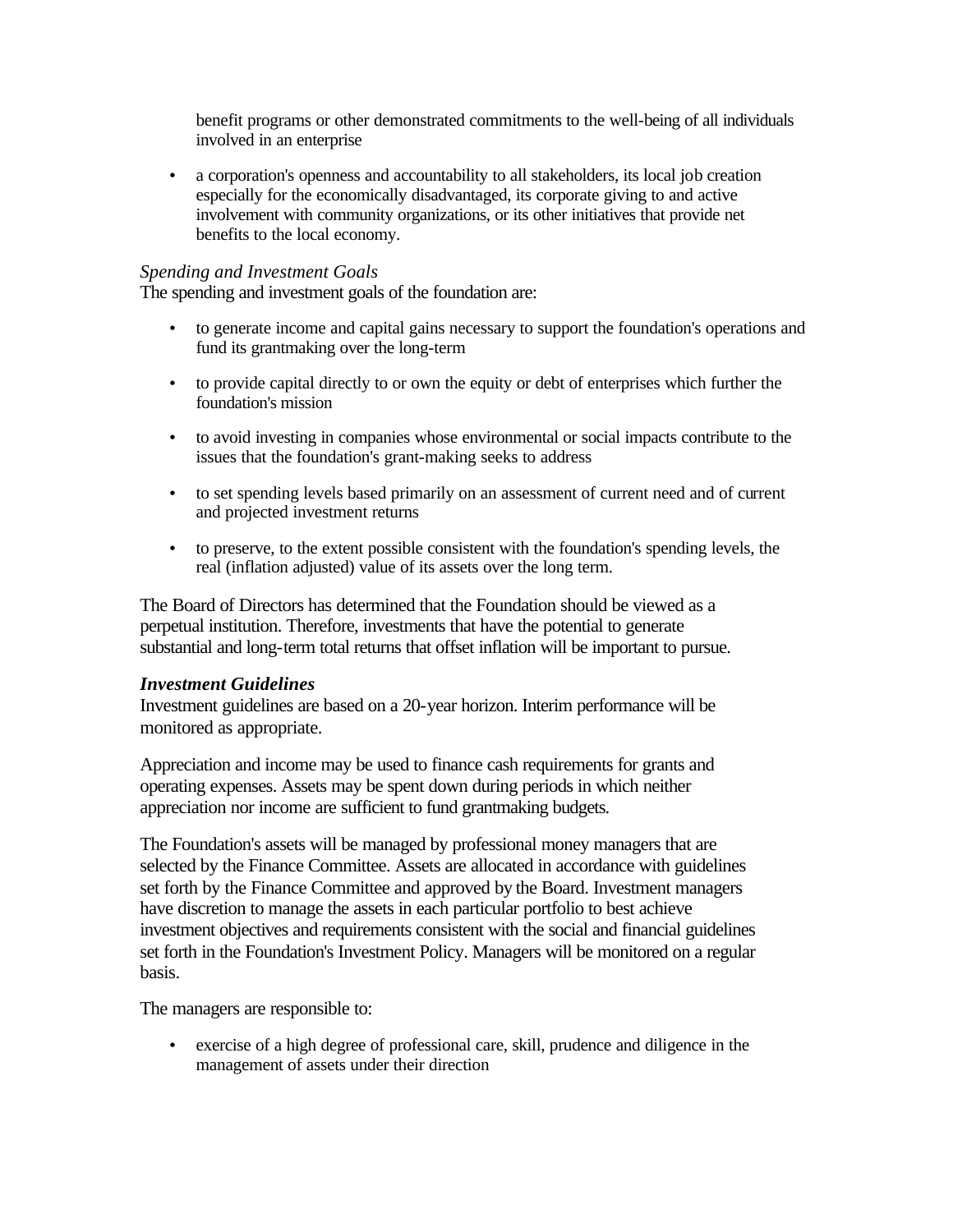- perform thorough professional analysis and judgment with respect to all investments held in the account
- select and dispose of individual securities and related matters
- diversify securities by issuer, industry, geography, type, and maturity of investments, etc.
- fully comply with all provisions of any governmental regulations and decisions thereunder dealing with the management and investment of foundations
- cooperate with the Foundation on shareholder activities

#### *Asset Allocation*

Assets will be diversified both by asset class (domestic equities, foreign equities, fixed income, venture capital, private placements and real estate) and within each asset class.

Foreign debt and equity securities may include an allocation to emerging market countries. Emerging market securities are defined as those issued by companies based in any except the following countries: Australia, Austria, Belgium, Canada, Denmark, Finland, France, Germany, Hong Kong, Ireland, Italy, Japan, the Netherlands, New Zealand, Norway, Portugal, Singapore, Spain, Sweden, Switzerland, the United Kingdom, and the United States.

The emerging market allocation may be accomplished via the hiring of managers specializing in emerging markets investing or through an allocation within broad foreign portfolios.

Emerging market debt securities should not exceed 20% of the market value of total foreign debt securities. Emerging market equity securities should not exceed 20% of the market value of total emerging market equity securities.

The Foundation does not currently invest in foreign debt securities.

Asset allocation will fall within the following ranges:

| <b>Equities</b>                | 50\% to 65\% |
|--------------------------------|--------------|
| <b>Fixed Income</b>            | 25% to 30%   |
| <b>Alternative Investments</b> |              |
| Venture Capital/Private Equity | 5\% to 10\%  |
| Absolute Returns (Hedge Funds) | 10\% to 20\% |

## *Screening*

All public equity portfolios, indexed and active, will be managed by investment managers who employ social and environmental screens in addition to traditional financial analysis in their investment decision-making. Because the screening of fixed income portfolios investments is not generally available through institutional money managers, fixed income managers will be sought who are willing to work with the Finance Committee on a case by case basis with respect to avoidance of the debt of companies whose social or environmental impacts are deemed to be adverse to the Foundation's mission.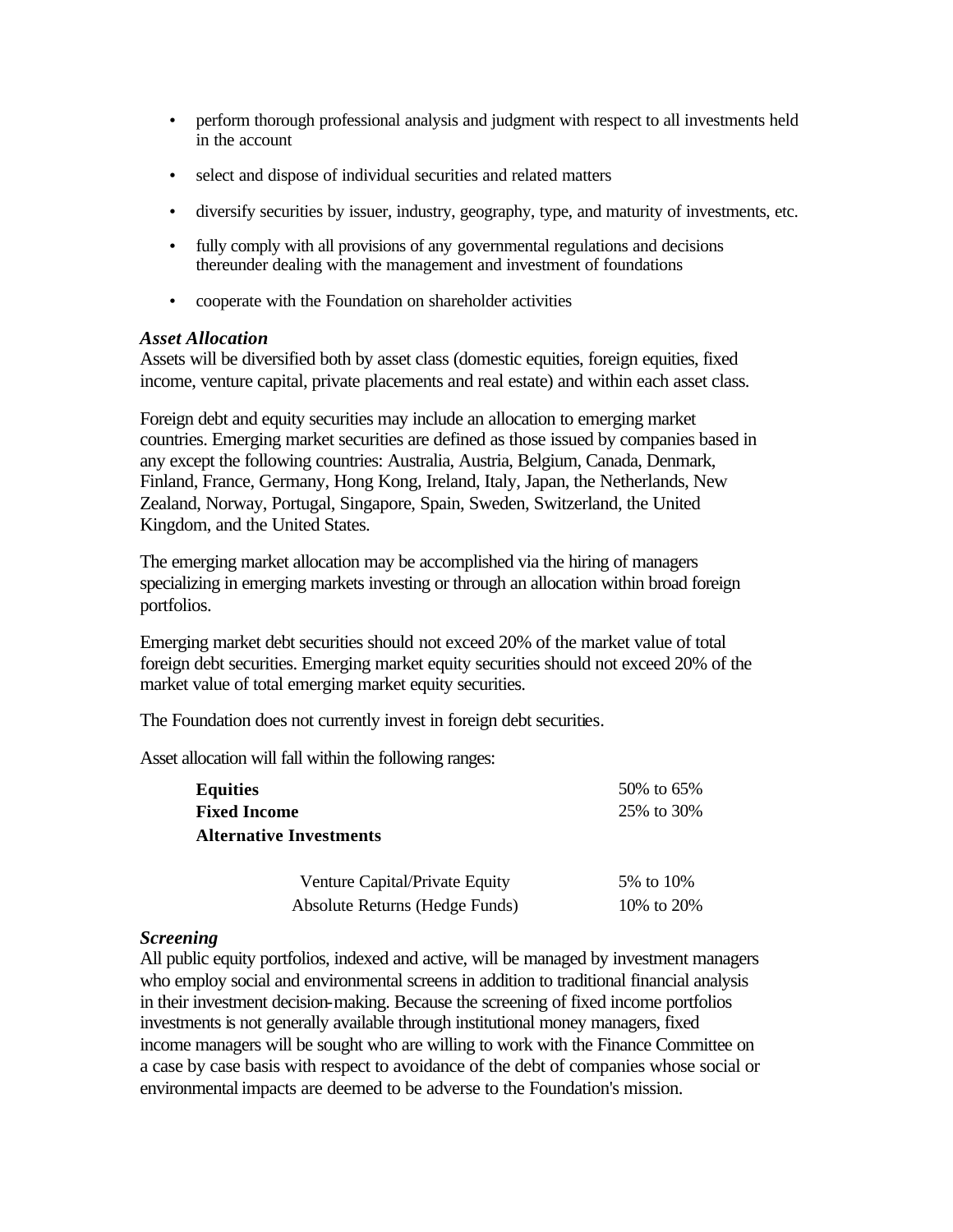Notwithstanding the above, the Foundation may decide to own shares of certain companies whose actions are contrary to the concerns of the Foundation's grantees and that create particular problems for communities and the environment. If, in the judgment of the Foundation, ownership of such shares will afford the Foundation the opportunity to influence the behavior of these companies, ownership positions will be maintained at minimum levels necessary to support requisite shareholder activities.

With venture capital investments, we look for companies with a purpose that is compatible with the Foundation's mission. Later stage venture investments and private equity investments will be screened to the extent possible, recognizing, however, that in later stage investments the opportunities for proactive interventions in support of our mission are limited or, in the case of certain partnerships or asset classes, unavailable. In such cases the Foundation will try to assure itself that the investments will be benign in relation to its mission.

As a general rule, the Foundation will seek to have no more than 20 percent of its assets invested in asset classes in which social and environmental screening is not available. The Finance Committee will review the relationships, which may exist between financial returns and the impact of screening on our mission.

We will not invest in companies that:

- produce and/or use nuclear power
- produce synthetic pesticides, herbicides or other agricultural chemicals
- derive more than five percent of their revenue from the manufacture and sale of tobacco products.

In evaluating the impact of a company, we weigh its commitment to:

- general environmental issues, including producing an environmental policy statement, and supporting strong public environmental policies
- sustainable use of natural resources in the production of products and delivery of services
- processes and services that have minimum or no environmental impact
- practices in the manufacture, processing or marketing of food that are consistent with sustainable agriculture
- a record of waste and toxic emission reduction, toward a goal of zero emissions, that includes reuse and recycling practices and funding for the research and development of new processes and materials
- a record of regulatory compliance
- maintenance of healthy and safe workplaces
- environmental justice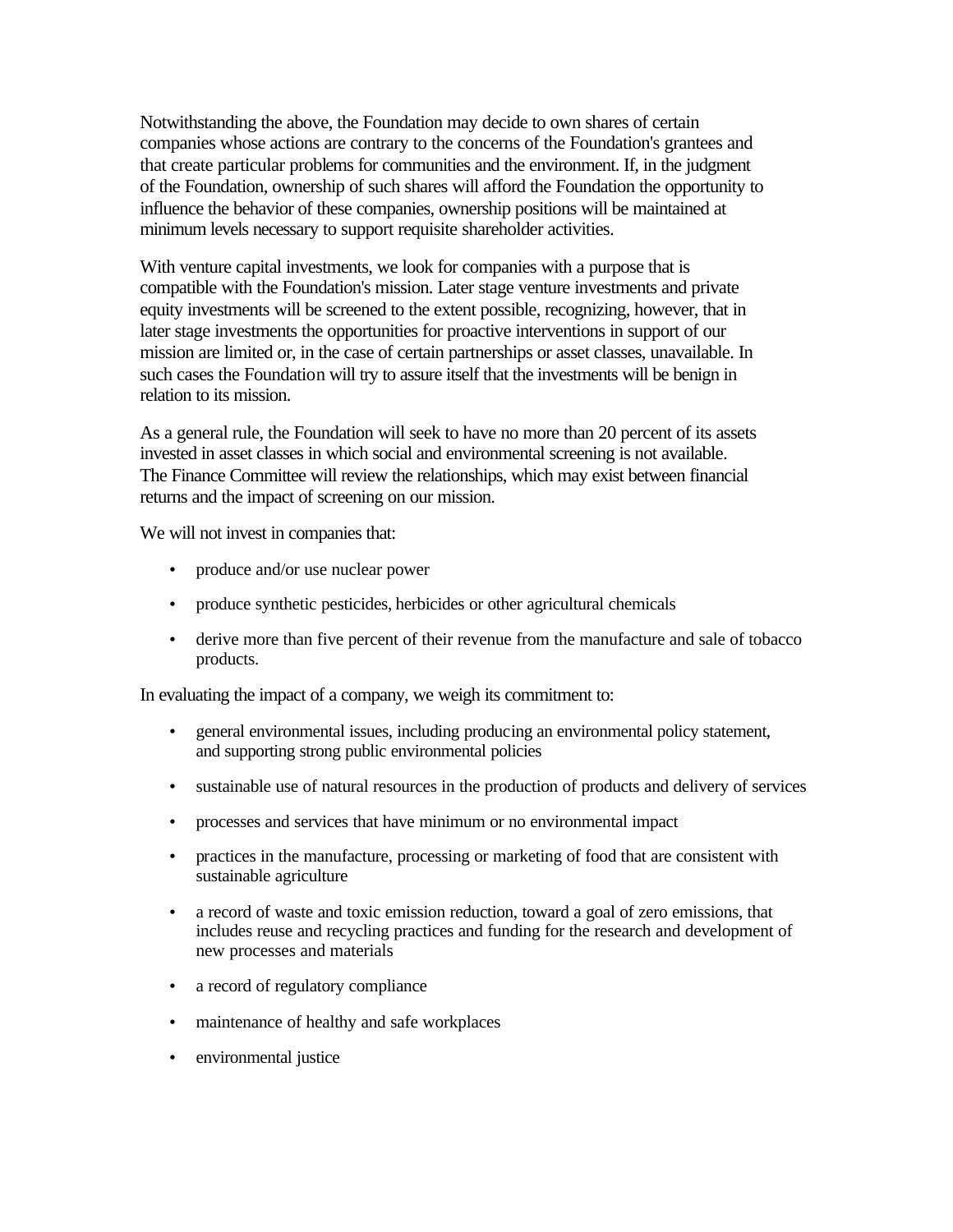- diversity of board, management and workforce that reflects nondiscrimination in employment on the basis of race, ethnicity, gender, sexual orientation and disability
- respect for the reproductive rights of all women;
- accountability to all stakeholders, including employees, consumers and the communities in which they are located.

In industries that do not meet our screens, companies that have signed the CERES Principles or demonstrated particular leadership within their industry with respect to social responsibility and environmental impact may be considered on a case-by-case basis.

## *Venture Capital and Alternative Investments*

Because it involves investments and, in some cases, active involvement in early stage, private companies, venture capital can be a powerful tool for contributing to the Foundation's mission.

The financial objectives of venture capital and private equity investments are to generate returns, through the realization of long-term capital gains that are superior to those of public markets.

Investments will be sought which provide premiums over public market returns sufficient to compensate for the risk and illiquidity of private investments, and which, in some instances, take into account value added to our philanthropic mission. Early stage investments and investments that have particularly higher mission-related potential will be balanced with later stage private equity investments which usually do not afford opportunities for either screening or shareholder involvement.

Shareholder Activities The Foundation believes that shareholder activities are a key component of its efforts to add value to its philanthropic mission.

The Foundation will exercise its social responsibility as an investor by:

- writing letters to management
- meeting with portfolio companies
- publicizing our votes and general philosophy
- filing and co-filing shareholder resolutions in cooperation with other foundations and institutional investors, especially in support of the work of our grantees,
- voting its proxies on shareholder resolutions.

The decision to become involved in shareholder action relating to a particular company or group of companies will be guided by the Foundation's desire to support its philanthropic mission, and to assist its grantees in meeting their goals and objectives.

Where grantees have organized activities relating to the policies and practices of our portfolio companies, the Foundation, in consultation with the grantee, will add its voice to the concerns expressed by them. If the grantee believes that a shareholder resolution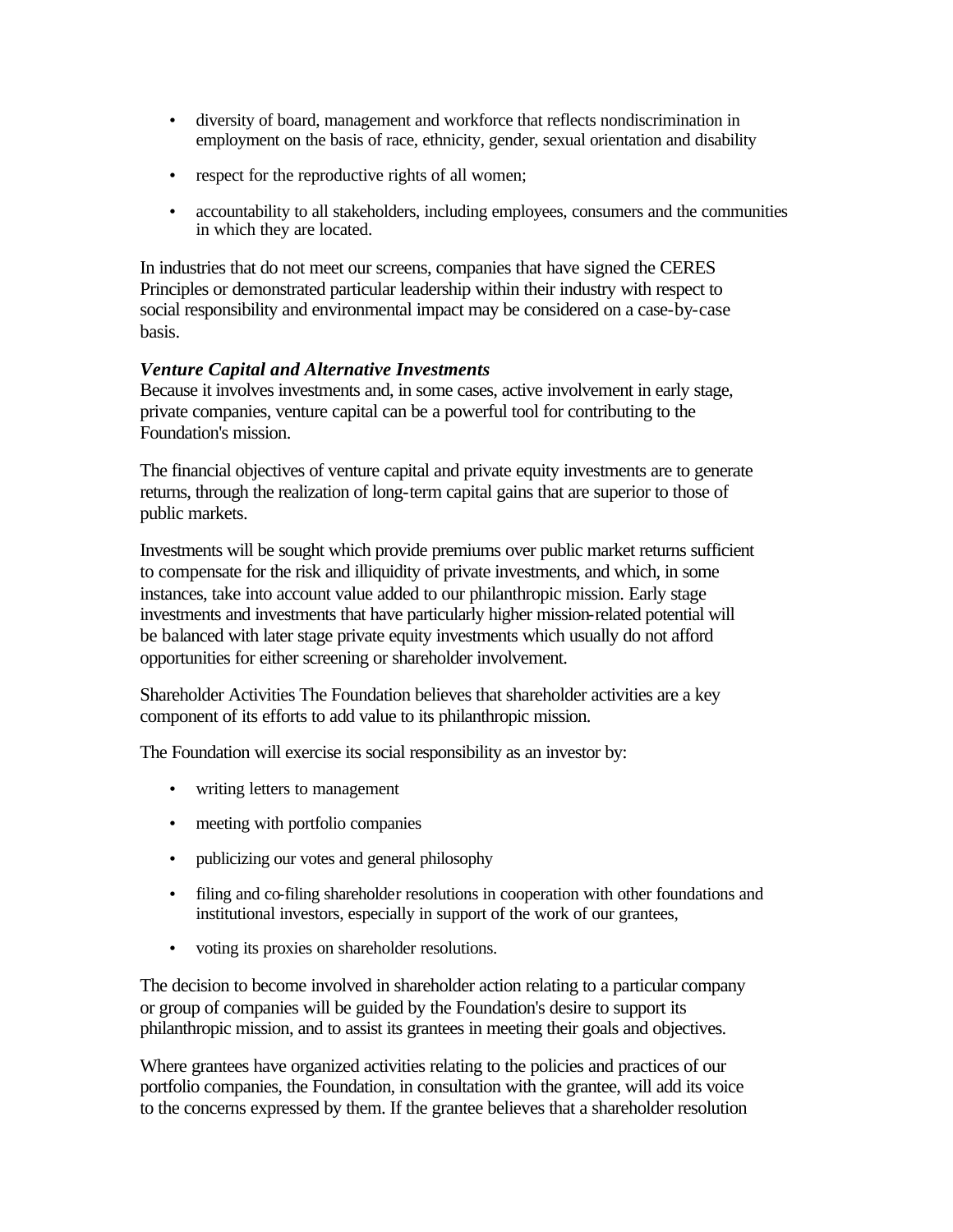would be a useful tool in their strategy to change corporate behavior, the Foundation will consider filing the necessary resolution, and will, in consultation with the grantee, seek to enlist the support of money managers and other institutional investors.

Since one of the Foundation's interests is to encourage corporations to be more accountable to the communities in which they are located, details of the issues being addressed must be the subject of discussions between the companies and the communities, and not between the Foundation and the companies.

If the grantees' campaigns involve companies not in the Foundation's portfolio, the Foundation will consider purchasing the minimum amount of stock necessary to make our participation possible. In addition, the Foundation is prepared to receive a request from the grantee to purchase shares in the company that is the object of their organizing so that they too can become shareholders.

## *Proxy Voting Guidelines*

We believe that passive holding of corporate stocks without assessment of the social and environmental, as well as the financial performance of a corporation does not fulfill our obligation as a shareholder.

The Foundation asks each of our managers, the Interfaith Center on Corporate Responsibility (ICCR) and the Council of Institutional Investors (CII) to inform us of shareholder resolutions being considered with corporations in which we hold stock.

The Foundation votes its proxies as follows:

The President of the Foundation, in cooperation with the Chair, the Treasurer and the Chair of the Finance Committee, reviews and votes proxies according to the following general principles:

- When program interests are directly involved, proxies are voted in a manner consistent with them.
- When a shareholder resolution deals with a social or environmental issue that is not directly related to the Foundation's program interests, the Foundation will review each individual case and consult with our grantees, managers and others, as appropriate.

On issues of corporate governance the Foundation will consult with ICCR, CII, and others, and will vote our proxies according to the following general guidelines:

- Ratify Auditors
- Ratify Directors unless governance or a program interest issue has been raised or there is a lack of diversity on the board
- Vote against golden parachutes for executives
- Vote for proposals requiring a majority of independent directors
- Vote for proposals requiring nominating and/or compensation committees to be composed exclusively of independent directors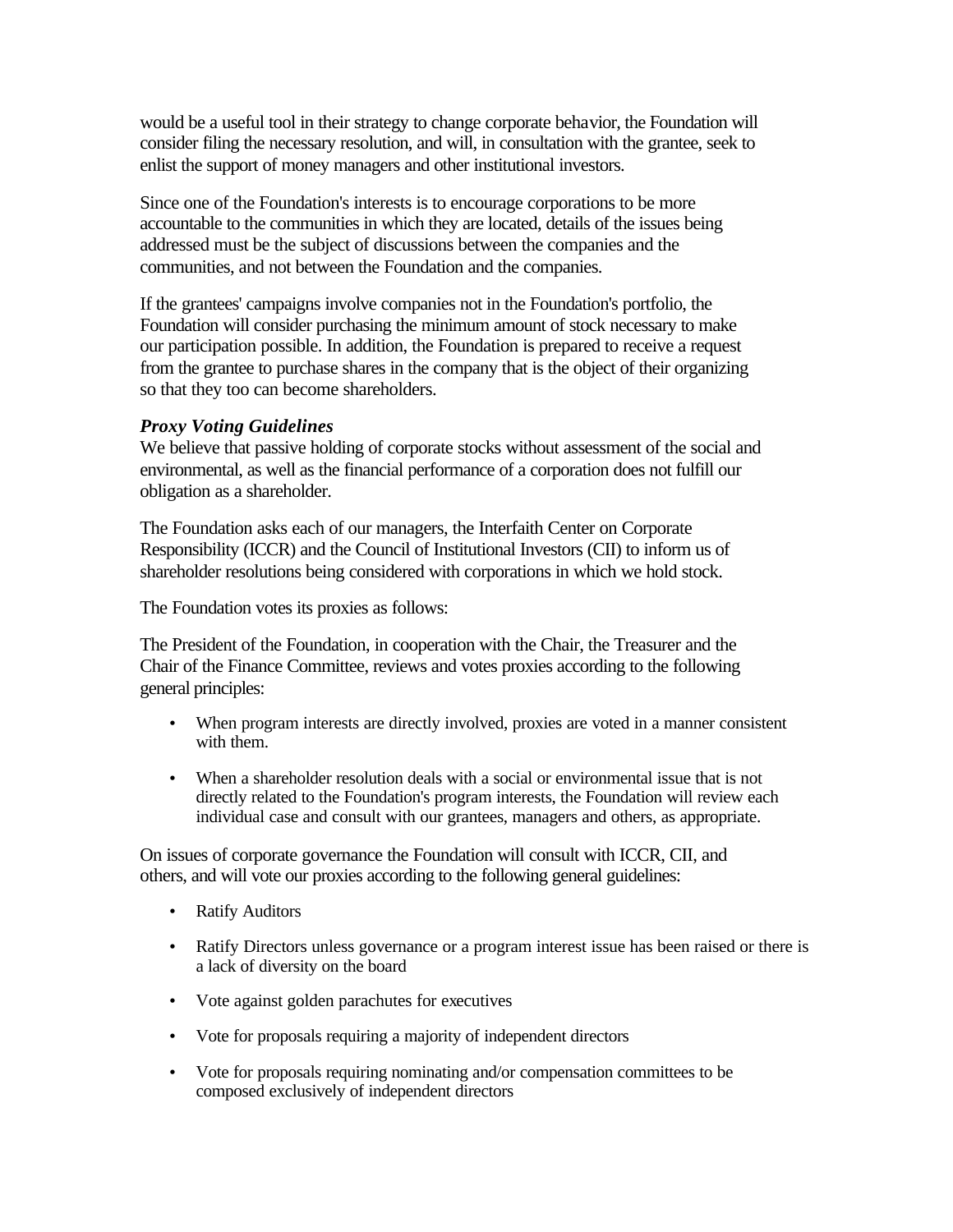- Vote against incentive payments not related to financial performance
- Vote for incentive payments that are tied to social and environmental performance
- Vote for proposals recognizing the standing of stakeholders other than shareholders in governance and control.

#### *Monitoring*

The Finance Committee will monitor the performance of the Foundation's managers on a quarterly basis, with a face-to-face meeting scheduled at regular intervals.

Issues to be addressed include:

- Year-to-date and cumulative performance in terms of our screened portfolio as against other screened and non-screened portfolios under management, in comparison to relevant indexes and in relation to the performance of other foundations
- Social research and interactions with portfolio companies including shareholder activities;
- Adherence to the Foundation's screens and values
- Transactions and transaction costs
- Market capitalization, portfolio balancing and holdings overlap among managers and systematic risk (beta) and standard deviation (sigma) for each portfolio.

## *Performance Standards*

Following are the benchmarks against which the Foundation's long-term investment performance is measured. For total Foundation assets and for each asset class a peer group universe benchmark and market index benchmark has been established. It is expected that the aggregate fund and the individual managers will meet or exceed these performance standards on the following bases:

- Absolute returns should exceed both benchmarks on a three- and five-year rolling basis
- Risk, as measured by the annualized standard deviation of quarterly returns, should be less than that of the market index over the same three- and five-year rolling periods. Higher volatility is acceptable if the risk-adjusted return, as measured by the Sharpe ratio, is greater than that of the market index.

The peer group manager universe benchmarks are to be composed of professionally managed institutional managers for the Foundation's separate and collective account managers and mutual funds for the Foundation's mutual fund managers. Peer group universes are currently provided by William M. Mercer Investment Consulting, Inc. for separate accounts and Morningstar, Inc. for mutual funds. The market index benchmarks were established in light of the Foundation's financial objectives and long-term expectations for the capital markets and inflation.

## *Benchmarks*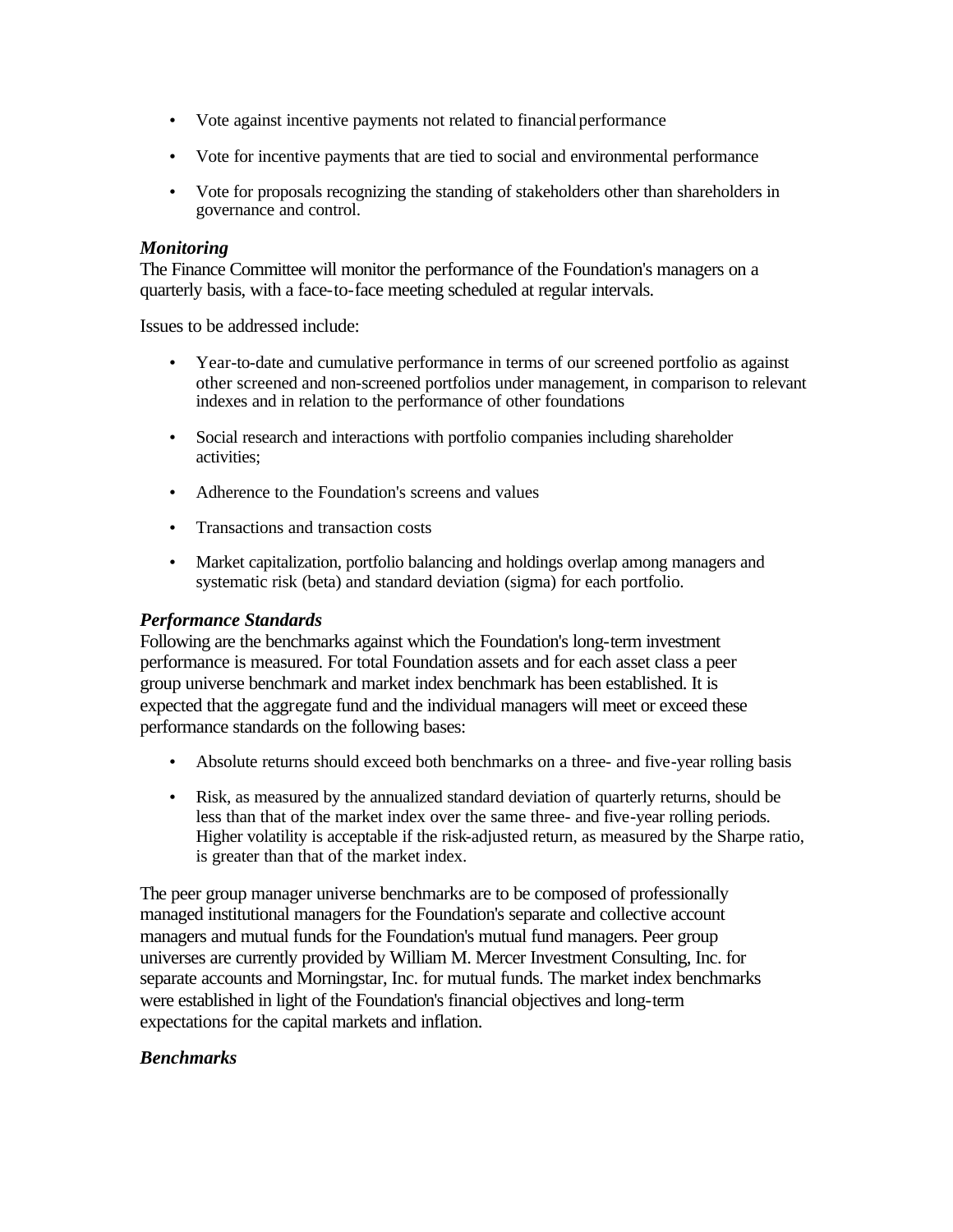| Asset                                             | <b>Peer Group Universe</b>                                                                                                                                                                                                     | <b>Market Index</b>                                                                                                                                                                                                  |
|---------------------------------------------------|--------------------------------------------------------------------------------------------------------------------------------------------------------------------------------------------------------------------------------|----------------------------------------------------------------------------------------------------------------------------------------------------------------------------------------------------------------------|
| <b>Total Foundation</b>                           | Endowment/Foundation Universe                                                                                                                                                                                                  | N/A                                                                                                                                                                                                                  |
|                                                   | <b>Blended Target Universe:</b><br>48% Equity - 10% International<br>28% US Large Cap<br>10% US Small Cap<br>25% Fixed Income - Core<br>12% Venture Capital - US Equity<br>Combined<br>15% Hedge Funds - US Equity<br>Combined | <b>Blended Target Index:</b><br>10% MSCI EAFE (Net) Index<br>28% S&P 500 Index<br>10% Russell 2000 Index<br>24% Lehman Bros. Aggregate<br><b>Bond Index</b><br>1% US 91-Day T-Bills Index<br>27% Wilshire 5000 Index |
| <b>Fixed Income</b>                               | Core Fixed Income Universe                                                                                                                                                                                                     | 95% Lehman Bros. Aggregate<br><b>Bond Index</b><br>5% US 91 Day-T Bills Index                                                                                                                                        |
| Domestic Equity:<br>Large Cap Growth<br>Small Cap | Large Cap Growth Equity Universe<br><b>Small Cap Equity Universe</b>                                                                                                                                                           | Domini Social Index, Russell 1000<br>Growth Index<br>Russell 2000 Index                                                                                                                                              |
| International<br>Equity                           | <b>International Equity Universe</b>                                                                                                                                                                                           | <b>MSCI EAFE</b> (Net) Index                                                                                                                                                                                         |
| Alternative<br>Investments                        | N/A                                                                                                                                                                                                                            | <b>Blended Hedge Fund Index:</b><br>52% HFR Market Neutral Driven<br>32% HFR Event-Driven Index<br>16% Ibbotson Small Cap Index                                                                                      |

## *Manager Changes*

Managers will be considered for replacement under the following circumstances:

- Performance over three and five-year rolling periods falls below the standards described in this Investment Policy statement
- Changes in the organization, account management, or investment process that the Foundation believes may impact performance or the manager's compliance with the social or other requirements of this Investment Policy statement
- Changes in the Foundation's asset allocation strategy or capital markets outlook
- Any other circumstances or events under which the Foundation believes a manager's performance may suffer.

Should any of the circumstances described above occur, the Foundation, at its discretion, may replace or retain managers following an investigation of the causes and potential consequences.